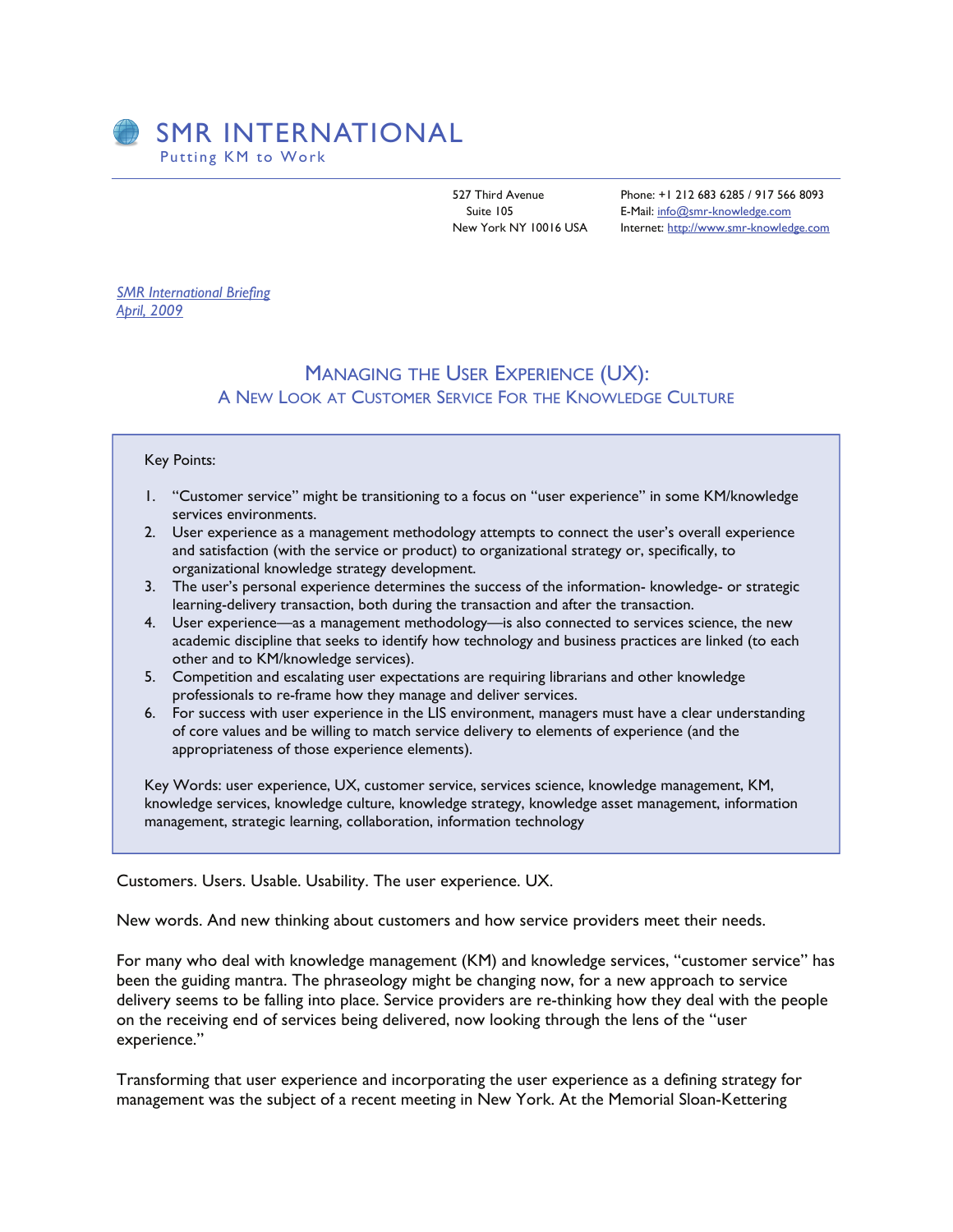Cancer Center Library on April 24, a group of librarians spent the day talking about the subject, with the topic of the day offered as "From Transaction to Interaction: Transforming the User Experience."

The program was presented by the MSKCC Library and co-sponsored by Rockefeller University Library, Weill Cornell Medical Library, the Library Association of the City University of New York (LACUNY) and ACRL/NY. Organized by MSKCC Library Associate Director for User Services Donna Gibson and the MSKCC Library staff, the program brought together academic librarians and other invited library and information science professionals to share their ideas about the user experience. It was a good match, since the subject of user experience related closely to the MSKCC Library's own efforts in this area. At MSKCC, the customer focus is built on understanding the needs of the stakeholders and establishing usability before any new tools and services are launched, a management framework described in a 2008 SMR International e-Profile, ["Knowledge Services Means 'Just Say Yes'".](http://www.smr-knowledge.com/eProfiles/e-Profile_04-15-08_Sparks_Gibson.pdf)

For many of the participants, concepts discussed at the meeting—particularly those of Dr. William Gribbons, the keynote speaker—provided the opportunity for taking a new look at how service delivery can be managed in a library. And while most of the attendees did indeed seem to come from academic libraries, it became clear early in the proceedings that user experience is a customer service approach that can provide handsome rewards for any information or knowledge professional with management and service delivery responsibility for KM/knowledge services. As described at the meeting, the techniques and concepts of user experience can strengthen service delivery in any information- or knowledge-related functional unit, regardless of whether that unit is a library or operates as some other business unit delivering services to an identified customer base.

The idea of user experience as a management methodology (sometimes identified with the "UX" or "UE" acronym) comes from the attempt—on the part of those with responsibility for providing a service or product—to connect the overall experience and satisfaction of the user when using or participating in the service– or product-delivery activity. B. Joseph Pine III and James H. Gilmore, in *The Experience Economy* (Boston: Harvard Business School Press, 1999) point out that "experiences are events that engage individuals in a personal way" and note that while the service-delivery provider moves out of the picture once the experience occurs, "the value of the experience lingers."

So it is with the "value of the experience" that involves the services of KM/knowledge services professionals. For the value of their transactions to linger, however, these knowledge professionals must actively seek to enhance and strengthen the information- knowledge- or strategic learningdelivery transactions, whether the environment is an academic library, one of the many branches of specialized librarianship (corporate, medical, legal, government, or non-profit), or any of the other information- and knowledge-focused service delivery business units in organizations, and whether identified with librarianship or not. The value of the experience does not come from the service provider's success in simply providing the service; it builds on and is strengthened by the perception of the user as (and after) the service transaction takes place.

That transaction relates closely, in management terms, with the growing interest in services science, with the combination of attention to the user experience and an understanding of services science providing an approach to KM/knowledge services delivery that puts the customer/user at the center of the interaction. For the last few years, services science has been more and more talked about, and it is not hard to see why. Paul Horn, writing in *Business Week* ("The New Discipline of Services Science," January 21, 2005), described how the "melding of technology with an understanding of business processes and organization" is crucial to the success of organizations dealing with service delivery with respect to information and knowledge.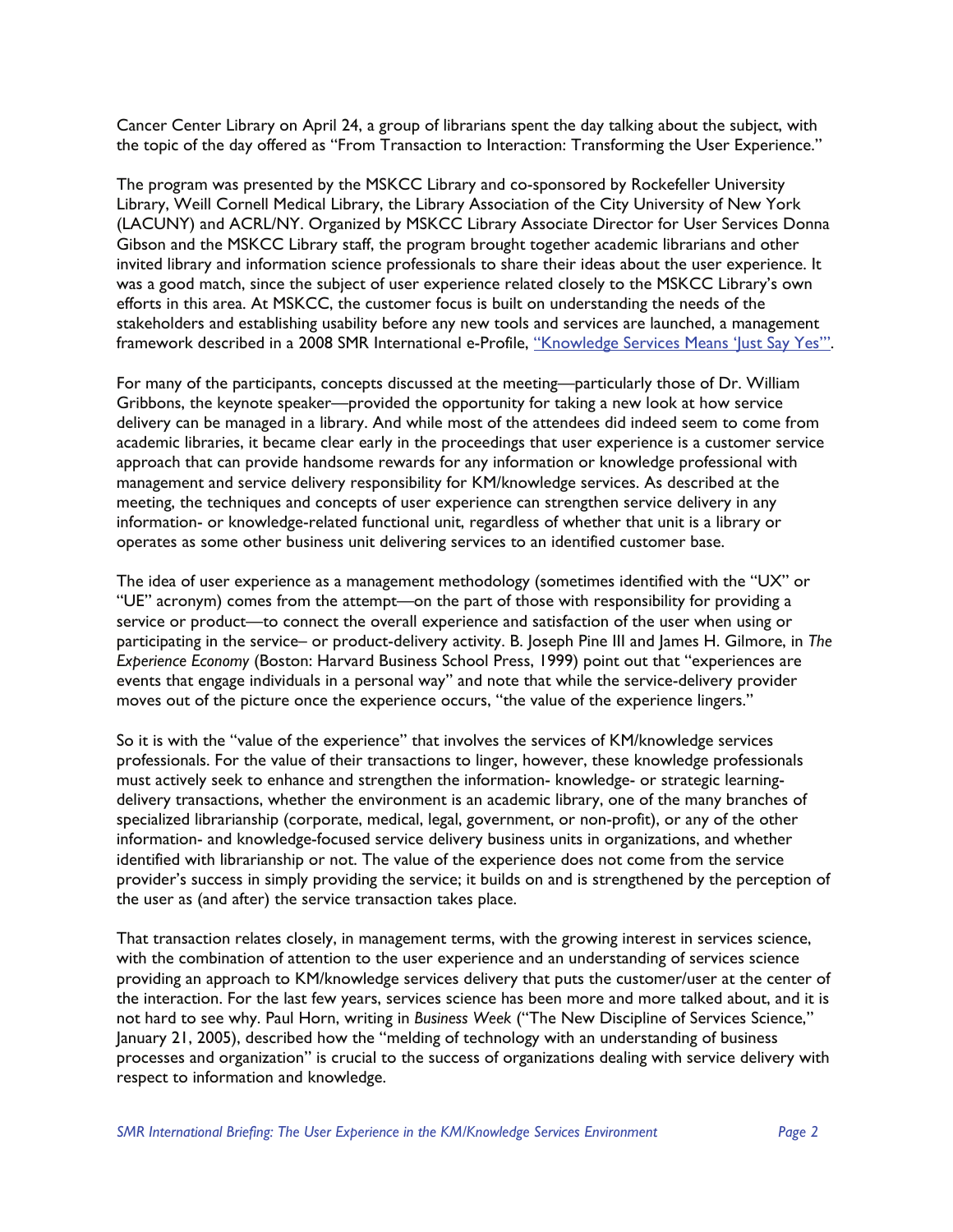"As companies build more efficient IT systems, streamline operations, and embrace the Internet through wholesale changes in business processes," Horn wrote, "a huge opportunity exists. The ITservices sector is in dire need of people who are talented in the application of technologies to help businesses, governments, and other organizations improve what they do now—plus tap into totally new areas. The complex issues surrounding the transformation of businesses at such a fundamental level require the simultaneous development of both business methods and the technology that supports those methods. This is the seedbed for a new discipline that industry and academia are coming to call 'services science.'"

As Horn sees it, the new discipline "brings together work in … computer science, operations research, industrial engineering, management sciences, and social and legal sciences, in order to develop the skills required in a services-led economy."

Of course. And at the MSKCC meeting, attendees were quite willing to consider how the servicedelivery model used in libraries might be re-framed to add library management to Horn's list, since the idea for the meeting, according to Dr. Gribbons, was to incorporate the user experience into the library management framework and to identify how librarians could contribute to a total customer experience. It can also be stated at this point, despite the fact that the focus for the meeting was librarianship, that there are numerous other functional operations in which attention to the user experience, as a management strategy, can reap a variety of rewards. One only has to think of interactions with colleagues in HR, accounting, project management, or any number of other organizational functions to recognize that the transactions that succeed and provide the most benefit to all parties are those in which the user experience has been recognized.

Certainly these were some of the themes in Gribbons keynote address to the librarians. Gribbons is Director the Human Factors and Information Design programs at Bentley University, where he teaches human factors and information design at both the undergraduate and graduate levels. He has consulted with hundreds of companies internationally on issues related to product design, usability, and the user experience as business strategy, and his exceptional qualifications and experience made him a singularly appropriate keynote speaker for providing ideas about how to transform the user experience in libraries and other information- and knowledge-delivery business units.

Gribbons began his presentation quite explicitly, stating that the goal for the day was to help the audience understand people as they interact with systems, however those systems are structured. With this nod to the importance of giving attention to the relationship between technology and knowledge, Gribbons used a variety of examples and case studies to describe how competitive forces are influencing service delivery, noting that simplicity and matching user expectations are key to the successful user experience, especially in any situation in which information or knowledge transfer are involved. Gribbons cautioned librarians to recognize that "the bar is constantly being raised." It is only human and natural, he said, for users to expect more, once the previous expectation has been met.

Despite this, though, it is also important (particularly with organizations that are so well established in society as libraries) to identify how to retain value associated with the organization, if the values of the experience economy are to be recognized. The key for success here, Gribbons suggested, is market segmentation, to understand that different market groups have different expectations and to acknowledge and understand that these must be identified, codified, and reacted to if the user experience for each of the market segments is to be positive. The key, Gribbons said, is to focus on value, "on what people value most" and not to make the mistake of "losing sight" of what people are looking for.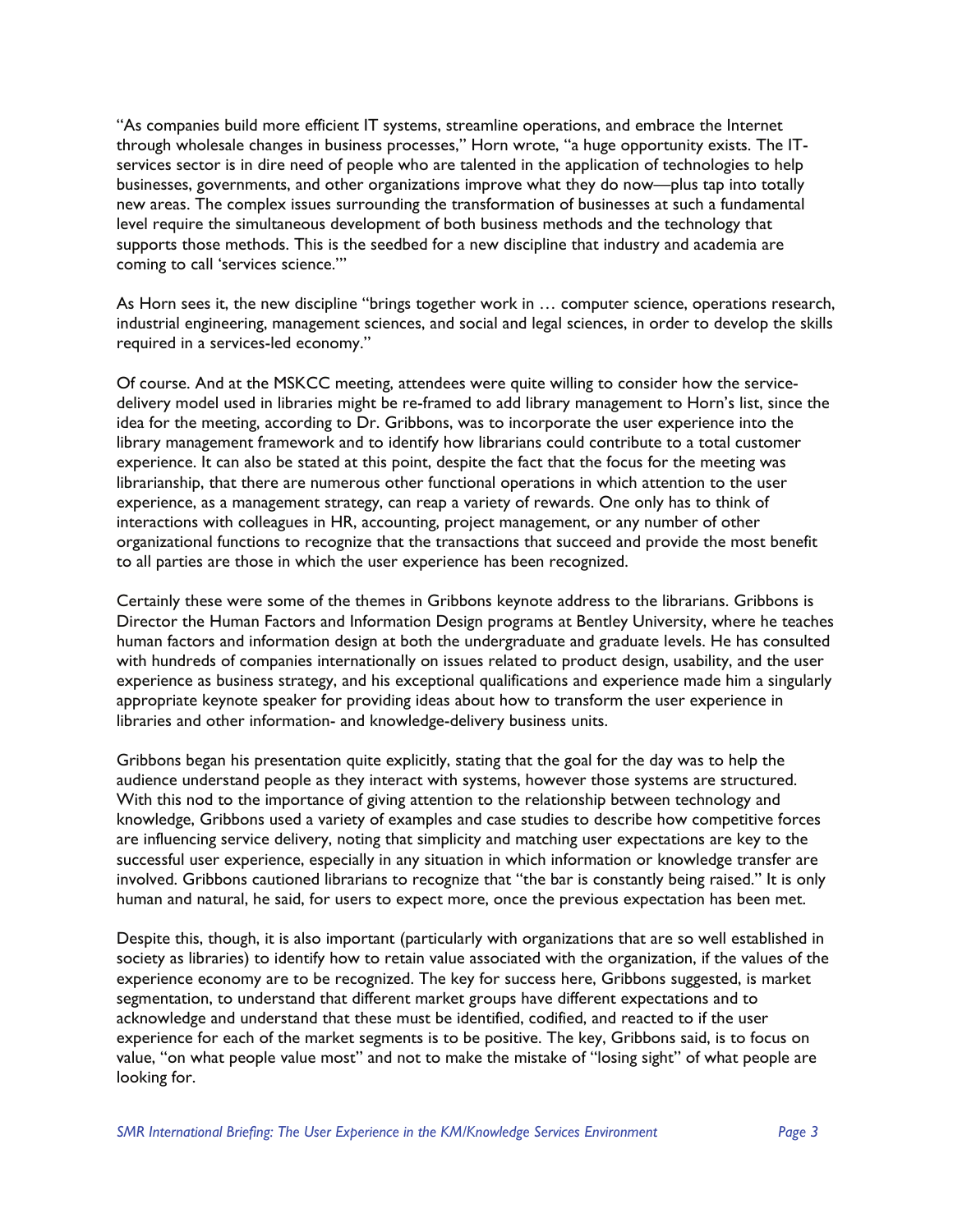Librarians, especially, are in the unique position of being able to study the relevance of the services they provide to the user's value and to undertake, Gribbons suggested, "detailed study and assessment of the 'people' in the appropriate use environment." One example, provoking interested and considerably detailed reactions from meeting participants, was the development of a new user-focused library facility at Bentley University where, Gribbons noted, the planning team recognized that transitioning the library from a "quiet space" to a social environment was required. Though retaining some quiet space, since it was expected, this simple recognition provided a dramatic upswing in library usage. Just by acknowledging that the contemporary student is as much interested in social networking (both in person and electronically) as in finding a tranquil spot for *not* networking turned out to be an uncomplicated yet striking finding that led to better overall library management.

Moving on to other case studies from a variety of industries and environments—including office supply stores, drugstore chains, plumbing fixture manufacturers, toy manufacturers, healthcare, financial services, and telecommunications—Gribbons identified a variety of "elements" of user experience that could—probably with not a great deal of restructuring—be moved into the library or other information- or knowledge-delivery environment. These included:

- **•** Define the most appropriate user experience, from the user's perspective
- **•** Drive development of user experience through market segmentation
- **•** Determine "touch points" with clients and users
- **Engineer common experience across user groups and markets**
- **Build a management structure for the user experience**
- **Ensure that the user experience mission is communicated by key management leaders**
- **•** Measure and communicate results by using metrics that match user and management expectations (and align with other organizational and departmental business units)

As for incorporating user experience elements into the LIS environment (or, for that matter, into any environment in which the transfer of information and knowledge and the KD/KS function is experienced, whether related to a library or not), Gribbons provided thought-provoking steps managers might take and even offered some "first-step" ideas:

- Define and re-define core values
- **IDENTIFY** elements of experience that support values
- **Segment the market by user demographics and characteristics**
- **EXECONS** Consider all touch points and how the library space might incorporate different functions into its "library" framework (as a campus-wide writing center, for example, or as a central focus for all institutional research)

As for what to do first, Gribbons recommended beginning with the identification of sponsors, organizational leaders who would recognize and support the changes in focus that would be required. He then recommended the development and implementation of focus groups, to identify different population segments and the unique needs of each of the segments. Ethnographic studies are also valuable, Gribbons noted, as are usability studies of technology services and, if might be added, for "front-line" service delivery staff involved in the KM/knowledge services delivery process.

Interestingly, Gribbons ended the presentation with an acknowledgement of the value of appropriateness, noting that every organization, company, or institution has different value systems, different customer expectations, and, certainly, different individual goals and objectives from organizational leaders, staff, and users. Thus every organizational effort toward defining and enhancing the user experience seeks to determine the appropriateness of user experience as a strategy for the